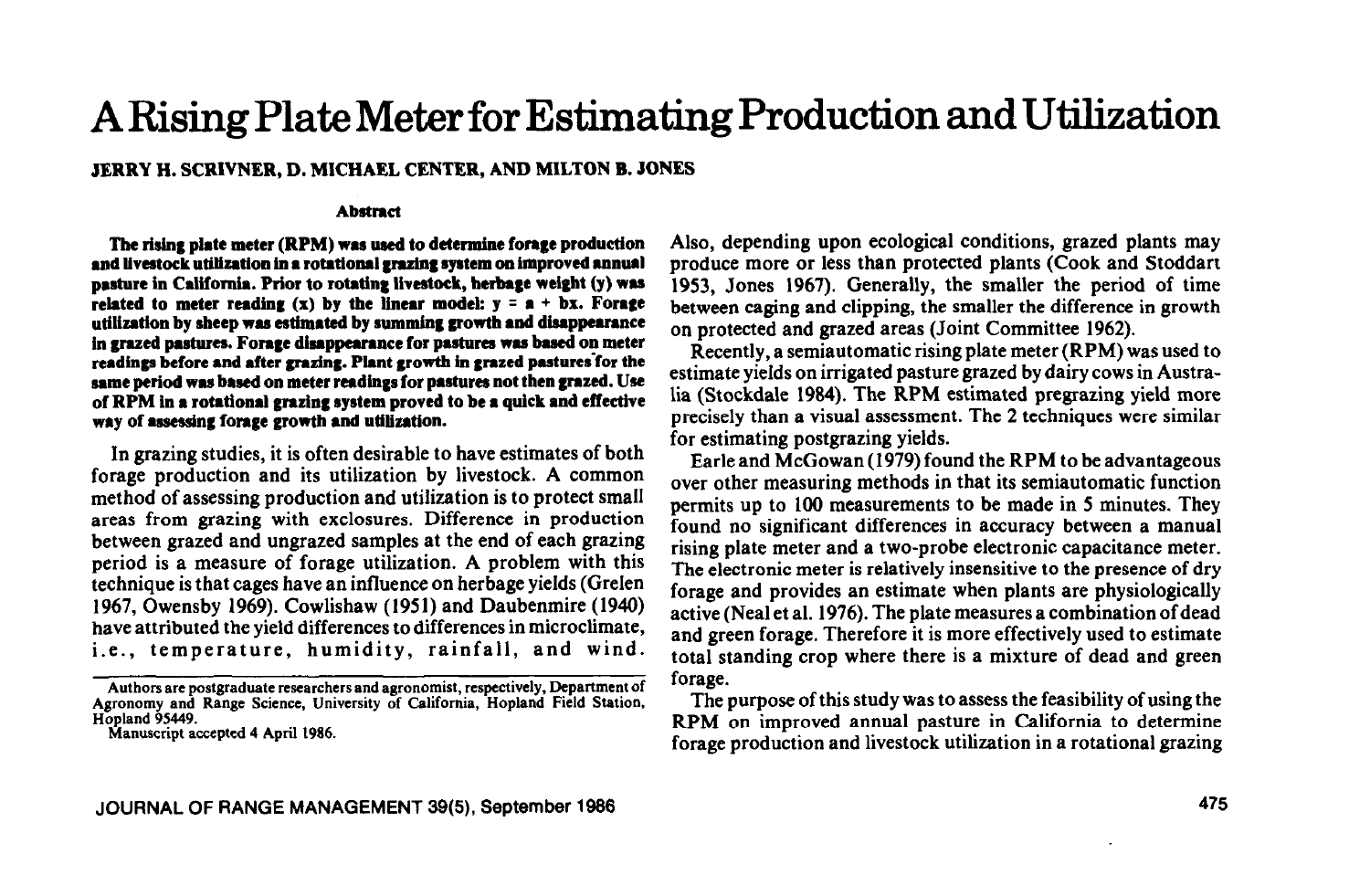system. This paper discusses advantages, limitations, and methods of the technique.

## **Methods**

Data were gathered at the University of California Hopland Field Station on studies assessing the effects of sulfur fertilization on pastures seeded to subterranean clover (Trifolium *subterroneum* L.), and Italian ryegrass *(L&urn multtflorum* L.) and on livestock grazing the fertilized pastures. In one study, 1 flock of yearling ewes was rotated between 2 unfertilized clover pastures and another flock between 2 fertilized clover pastures. In a second study, 1 flock of yearling ewes was rotated between 2 unfertilized ryegrass pastures and another flock between 3 fertilized ryegrass pastures.

The RPM is used by holding onto a handle at one end of a shaft and resting the other end of the shaft on the ground. Forage prevents a plate from dropping to the ground. A measure of forage height is recorded on a counter attached to the shaft.

Prior to introducing sheep onto the pastures, and at regular intervals throughout the studies, meter readings were taken on 4 to twelve  $0.09\text{-m}^2$  quadrats per pasture representing a range of pasture yields. Herbage was hand-clipped to ground level from the same quadrates, dried at 65° C for 48 hours, then weighed. Herbage weight (y) in kg/ha was related to meter reading  $(x)$  by the linear model:  $y = a + bx$ .

For each study, and at each of 5 dates, regression coefficients (intercepts and slopes) of calibration equations for fertilized and unfertilized pastures, and grazed and ungrazed pastures were statistically compared to determine if calibration data consisted of distinct subsets, each of which requiring a separate regression equation, or if one regression relationship could be used to represent the pooled data set (Chatterjee and Price 1977). When parameter estimates were significantly different ( $P<0.05$ ), separate equations were used to estimate herbage yield; otherwise, the data were pooled and 1 regression equation used.

Once calibration equations were developed, and prior to rotating sheep, 150 meter readings per pasture were taken along 3 transects in each pasture. Herbage yield per pasture was estimated based on the average meter reading per pasture. In pastures in which sheep were present, forage disappearance was calculated based on meter readings before and after grazing. Forage growth in grazed pastures was calculated from meter readings taken from ungrazed pastures during the same period. Livestock utilization was calculated by adding growth in pastures not then grazed to disappearance measured in grazed pastures.

Total season growth for pastures in which sheep were rotated was estimated by summing the product of pasture size (ha) and growth (kg/ ha) for all pastures and grazing periods. Forage disappearance (kg) was calculated by summing the product of pasture size (ha) of grazed pasture and disappearance (kg/ ha) for all grazing periods. The relationship of forage production, utilization, and beginning and ending standing crop is:  $SC_e = SC_b + G - U$ , where  $SC<sub>e</sub>$  = standing crop at the end of the study,  $SC<sub>b</sub>$  = standing crop at the beginning of the study,  $G =$  total season growth, and  $U =$  total forage utilized.

## **Results and Discussion**

## **Subclover**

The relationship for herbage weight and meter reading for the 5 plate-calibration dates is illustrated in Figure 1. Most regression equations for unfertilized and fertilized pastures and grazed and ungrazed pastures for a given date were similar; thus, a single calibration equation combining data from all pastures were used to estimate standing crop at each calibration date. The regression equations for the 3 March yield estimates on the grazed and ungrazed clover pastures differed significantly. Therefore separate equations were used to estimate standing crop until the 25 April calibration date.

For all clover pastures and grazing periods, standard errors for

**30009 7 Jan y \* 1449+92r**   $1.042$  $A = 0.82$ **5Faby =IST+ 22611**  ၉ 3 Mor (U)  $2000$ ጅ 2 g IOOO-Mor r= **196+157x ho.67 y = 260+202 I ?=OSl f**  25 Apr y\* 70+ 222 x  $r^2$  = 0.88 **SJ y= -53+270~**   $\frac{1}{2}$   $\frac{1}{2}$   $\frac{1}{2}$   $\frac{1}{2}$   $\frac{1}{2}$   $\frac{1}{2}$  ,  $\frac{1}{2}$  ,  $\frac{1}{2}$  ,  $\frac{1}{2}$  ,  $\frac{1}{2}$  ,  $\frac{1}{2}$  ,  $\frac{1}{2}$  ,  $\frac{1}{2}$  ,  $\frac{1}{2}$  ,  $\frac{1}{2}$  ,  $\frac{1}{2}$  ,  $\frac{1}{2}$  ,  $\frac{1}{2}$  ,  $\frac{1}{2}$  ,  $\frac$ ' 2 4 6 8 IO 12 14 **PLATE READING** 



predicted yield estimates averaged 105  $\pm$  28 kg/ha ( $\bar{x} \pm$  SD). Ninety percent confidence intervals of yield estimates averaged 176  $\pm$  46 kg/ ha. This was a mean of 17  $\pm$  9% of yield estimates.

Regression coefficients of each calibration equation were statistically compared (Chatterjee and Price 1977) to regression coefficients of calibration equations for the following date to evaluate the necessity of recalibrating the RPM. In all instances, equations for different dates were significantly different. This difference was greatest for the 7 January and 5 February comparison. Since average meter readings on 5 February for the four subclover pastures ranged from 2.9 to 6.6, using the 7 January model for estimating standing crop on 5 February would have resulted in overestimating forage yield by about 400 to 900 kg/ ha.



**Fig. 2. The** relationship *between ryegrass herbage* weight (y) in *kg/ha to meter reading (x) using the linear model y = a + bx. "G"and "Wrefer to "grazed"and "ungrazed': respectively. All linear relationships were statistically significant (P<O.OS).* 

### **Ryegrass**

With one exception, regression equations for unfertilized and fertilized and grazed and ungrazed pastures for a given date were similar. Therefore a single calibration equation combining data from all pastures was used to estimate standing crop at each sampling date (Fig. 2). On 25 April, the grazed and ungrazed ryegrass pastures differed significantly; thus, separate equations were used to estimate standing crop until the 25 May calibration.

For all ryegrass pastures and grazing periods, standard errors for predicted yield estimates averaged  $137 \pm 92$  kg/ha. Ninety percent confidence intervals of yield estimates averaged  $239 \pm 168$  kg/ha which was a mean of  $12 \pm 9\%$  of yield estimates.